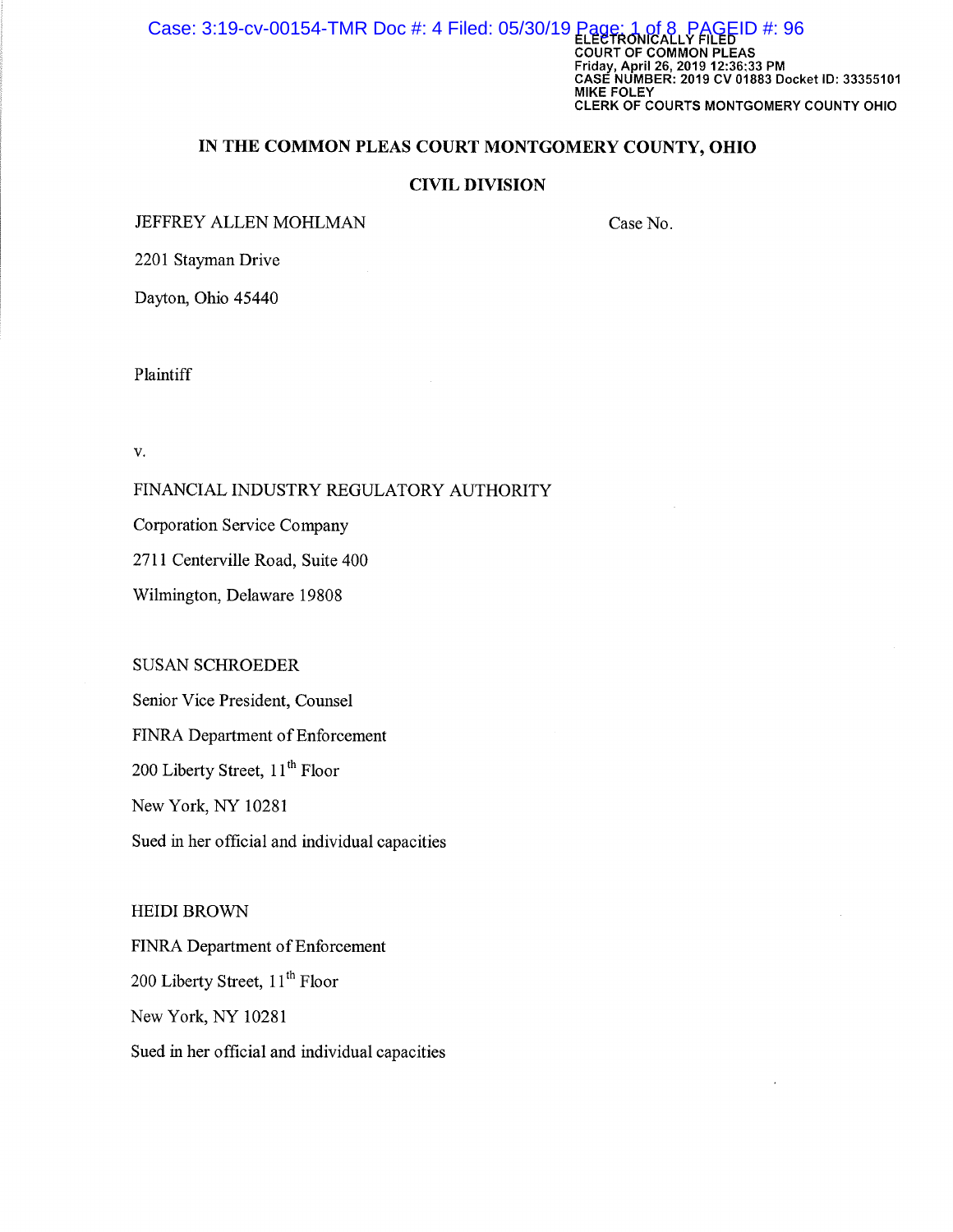## Case: 3:19-cv-00154-TMR Doc #: 4 Filed: 05/30/19 Page: 2 of 8 PAGEID #: 97

#### JOHN DOE OR JOHN DOES

As Individuals FINRA Department of Enforcement 200 Liberty Street, 11<sup>th</sup> Floor New York, NY 10281 Sued in their official and individual capacities

## Defendants COMPLAINT

Plaintiff, Jeffrey Allen Mohlman through his attorney states as follows:

#### **Jurisdiction**

1. This action is brought pursuant to Article I, §16 of the Ohio Constitution and alleges fraud on the part of the Defendants herein to deprive the Plaintiff of his reputation and his choice of profession.

#### Venue

2. Montgomery County, Ohio is both the county in which the defendant conducted activity that gave rise to the claim for relief and the county in which all or part of the claim for relief arose, Ohio R. Civ. P. 3(C)(3) and (6).

#### **Parties**

- 3. Plaintiff is a United States citizen and at all times alleged herein was a resident of Montgomery County, Ohio.
- 4. Defendant Financial Regulatory Authority Defendant, (hereinafter referred to as ("FINRA"), is a not-for-profit member organization organized and operating under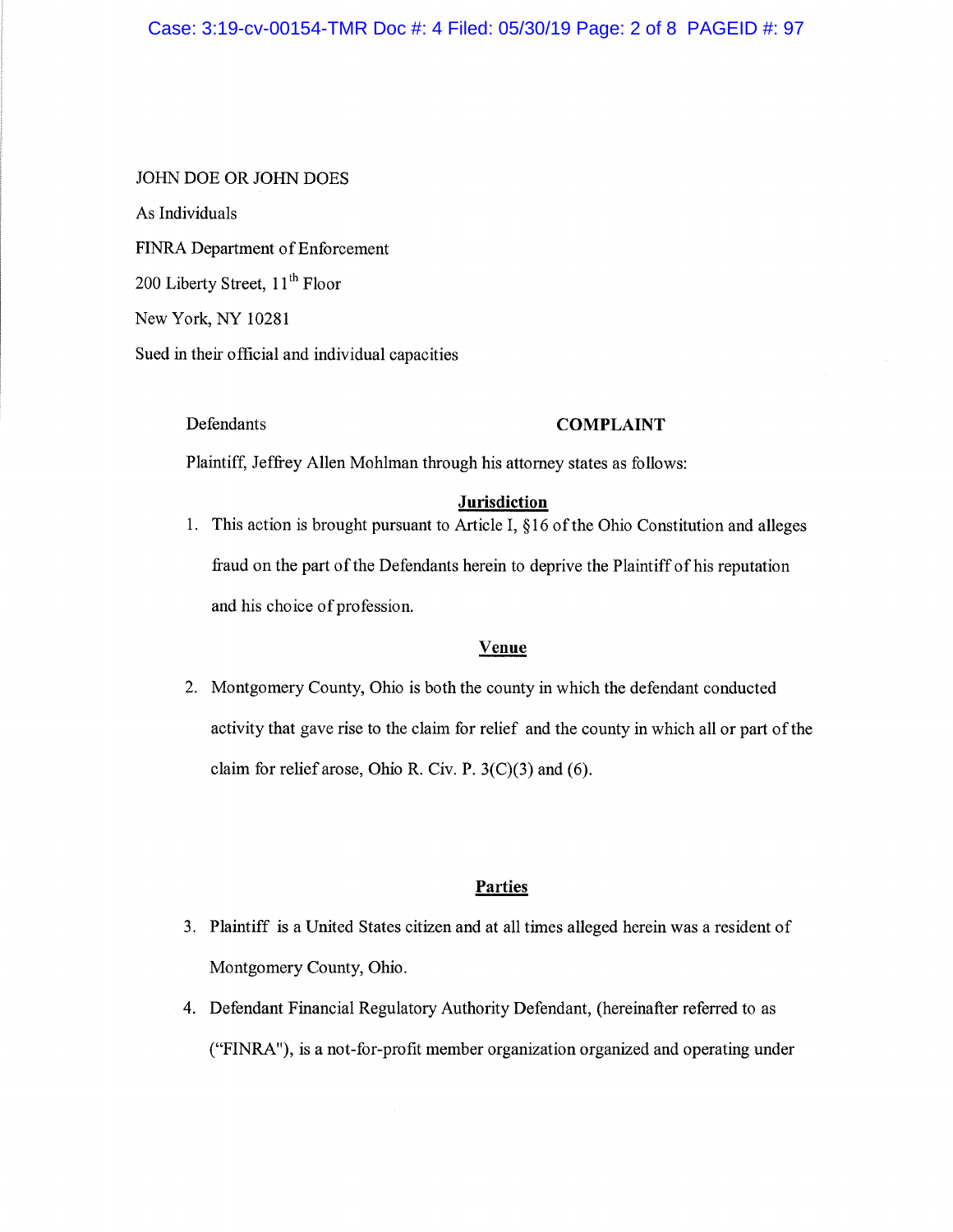the laws of the State of Delaware, whose primary place of business is in Washington, D.C.. but regulates and oversees fmancial representatives in all fifty states, including Ohio, FINRA's agent for service of process is: Corporation Service Company, 2711 Centerville Road, Suite 400, Wilmington, Delaware, 19808.

- 5. Defendant Susan Schroeder is the Senior Vice President , Counsel FINRA Department of Enforcement,
- 6. Heidi Brown is the Associate Principal Investigator for FINRA and was assigned to Plaintiff's case with FINRA.
- 7. Defendants, John Doe (hereinafter referred to as the "Does"), are the person or persons who are agents of FINRA who participated in the fraud and deprivation of Plaintiff's rights under the Ohio Constitution to his reputation and his choice of profession, the identities of which are known to FINRA but are currently unknown to Plaintiff,

#### First Cause of Action: Fraud

- 8. FINRA is a Self-Regulatory Organization ("SRO"), the members of which are persons in the securities industry, which regulates practice in the securities industry, including enforcement actions against members,
- 9. All securities representatives are required to be members of FINRA,
- 10. Plaintiff has been a securities professional since July 6, 2001 and obtained the Series 6, Series 7 and Series 63 licenses,
- 1 1. Plaintiff had never been the subject of either a civil or criminal action and had no prior disciplinary action with FINRA,
- 12. On June 26, 2012 Plaintiff became registered with Questar Capital Corporation ,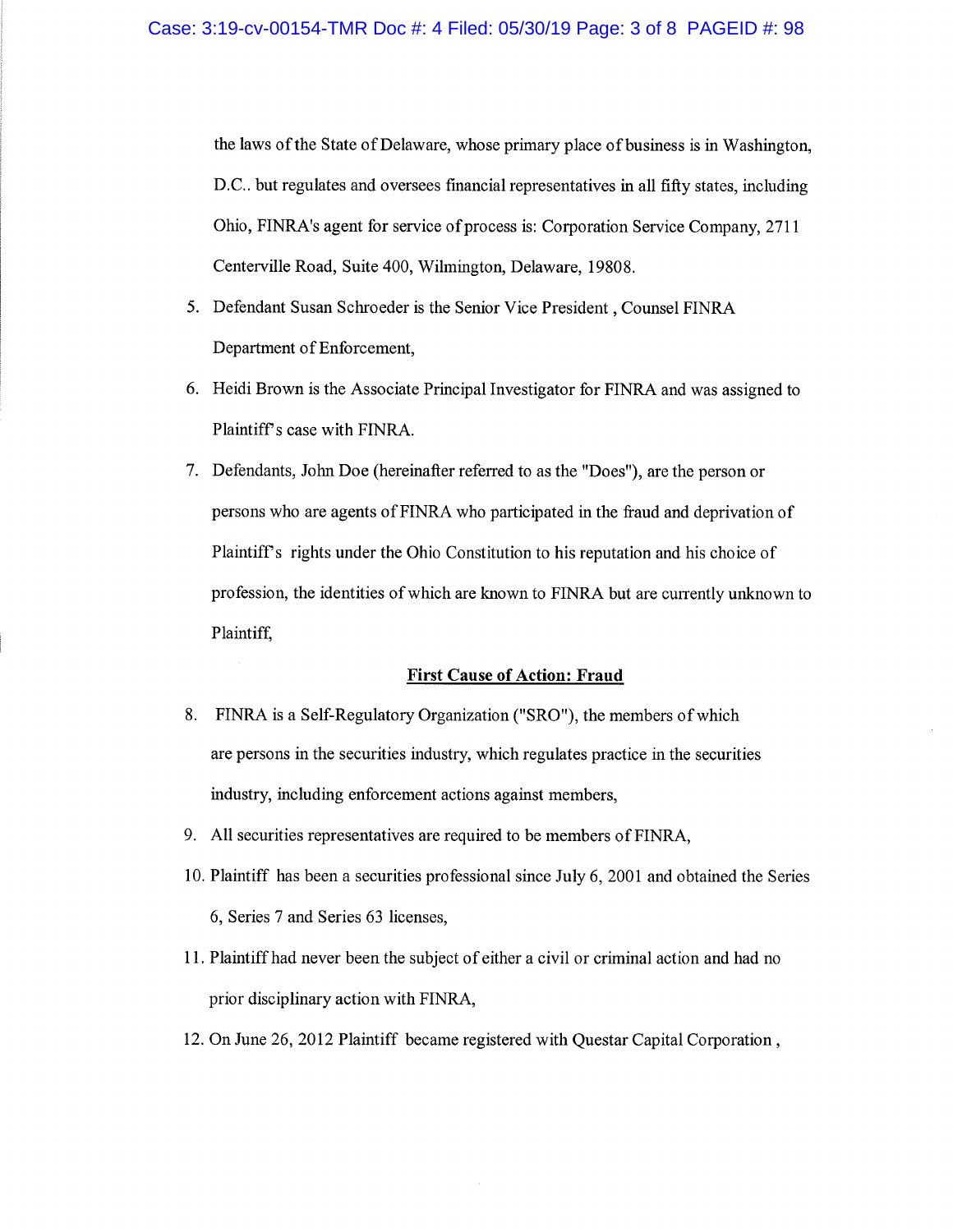- 13. While a representative for Questar, the Plaintiff had conversations with approximately six family members and friends concerning WMA Enterprises, Inc. ("WMA"). Plaintiff did not attempt to sell investments with WMA nor did he receive compensation of any sort from WMA,
- 14. Plaintiff learned that WMA was a Ponzi scheme from the television news on October 31, 2014,
- 15. Plaintiff immediately personally informed all persons who had invested in WMA of this fact,
- 16. Plaintiff himself had invested \$238, 111.11 with WMA and lost a substantial amount of money,
- 17. Plaintiff fully cooperated with investigations by the FBI and IRS and was himself listed as a victim of the WMA scheme,
- 18. Plaintiff paid all bankruptcy court attorney's fees for those persons to whom he had mentioned WMA,
- 19. An investigation of Plaintiff was commenced by Defendant FINRA in 2014,
- 20. Plaintiff was contacted concerning this matter by telephone by Defendant Heidi Brown at his home in Montgomery County, Ohio,
- 21. Several subsequent conversations concerning this matter were held with Plaintiff's attorney James Fleischer via telephone at his office in Dayton, Ohio,
- 22. Fleischer collected and provided documents and information to Defendants FINRA, Brown, Schroeder and the Does from his Dayton office,
- 23. Defendants FINRA, Brown, Schroeder and the Does conducted their investigation by contacting his former clients in Montgomery County, Ohio,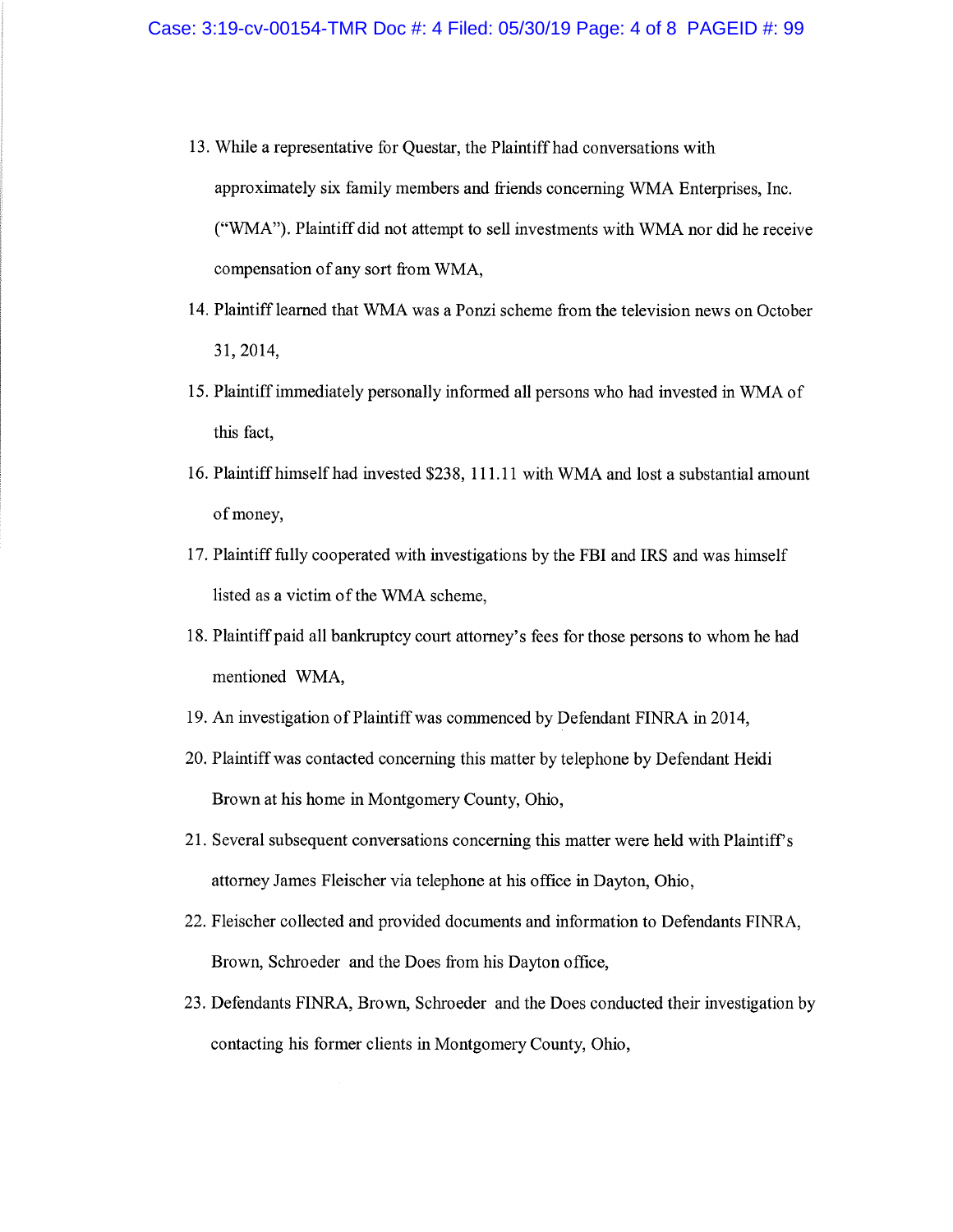- 24. Plaintiff fully cooperated with this investigation and appeared in New York for a seven and one half hour interview with Brown and Schroeder while his attorney participated from his office in Dayton, Ohio by telephone,
- 25. A second in-person interview was scheduled with the Plaintiff in FINRA's office in New York on September 11, 2015,
- 26. Defendants FINRA, Schroeder, Brown and the Does were aware of mitigating factors in Plaintiff's case including: the death of a close friend in a motorcycle accident in April, 2014, the attempted murder of his sister and the bloody suicide of her husband, which the Plaintiff clean-up in May, 2014 and was subsequently treated for PTSD and sleeplessness with two psychotropic drugs and a prior brain surgery for a brain tumor which affected his memory,
- 27. Mitigating factors must be taken into consideration by FINRA when sanctioning a registered person, John M. E. Saad v. SEC, Case No. 10-1195 (D.C. Circuit, June 11, 2013),
- 28. With knowledge of the requirement to take mitigating factors into account, FINRA, through Schroeder, Brown and the Does suggested that this matter be resolved by having Plaintiff state that he would not testify at this interview,
- 29. Plaintiff's Counsel accepted this suggestion and submitted an Acceptance, Waiver and Consent (AWC) to Defendant FINRA at FINRA's, Schroeder, Brown and the Does' direction,
- 30. On September 21, 2015 Plaintiff was barred from the securities industry by Defendant FINRA,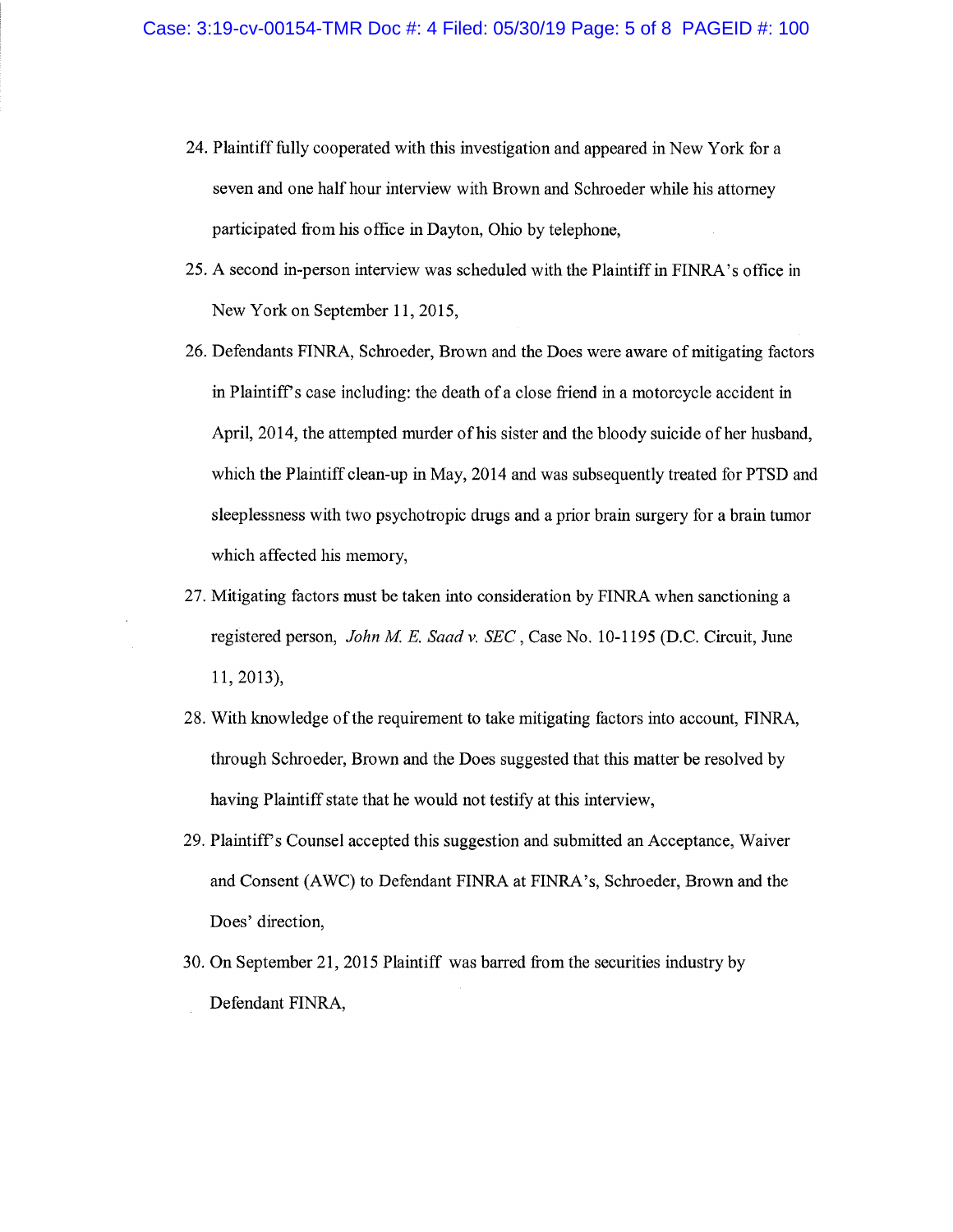- 31. As part of the AWC Plaintiff was required to update his U-4 public record reflecting the disciplinary action against him,
- 32. As a result of the actions of Defendants FINRA, Schroeder, Brown and the Does, Plaintiff lost his securities licenses in Ohio on October 16, 2018 when the Ohio Department of Securities repeated the statement of the action suggested by FINRA, Schroeder, Brown and the Does that he had failed to cooperate in its investigation,
- 33. Wherefore, the Plaintiff was deprived of his reputation in the securities and insurance industries and has been deprived of the ability to pursue his profession and career in violation of Ohio Constitution Article I, Section 16.

#### Damages

34. Due to the fraud committed by the Defendants in inducing the Plaintiff to fail to testify at his second interview, thus fraudulently avoiding the requirement that they consider the mitigation factors in the Plaintiffs case, the Plaintiff has incurred actual damages in the amount of \$90,000 in legal fees, \$50,000.00 in residual fees for business he could not refer due to securities industry bar in 2015 which resulted in his inability to get appointed as a non-securities licensed Professional Alliance Partner, \$200,000.00 due to inability to get appointed with several insurance carriers since the 2015 bar and clients refusing to conduct business with him due to his bar, \$48,000.00 reputation rehabilitation specialist fees, \$3000.00 for PTSD therapy since March, 2015 through EMDR therapy with a psychotherapist and currently in month 3 of IASIS Therapy for PTSD and anxiety, and punitive damages in the amount of \$500,000.00.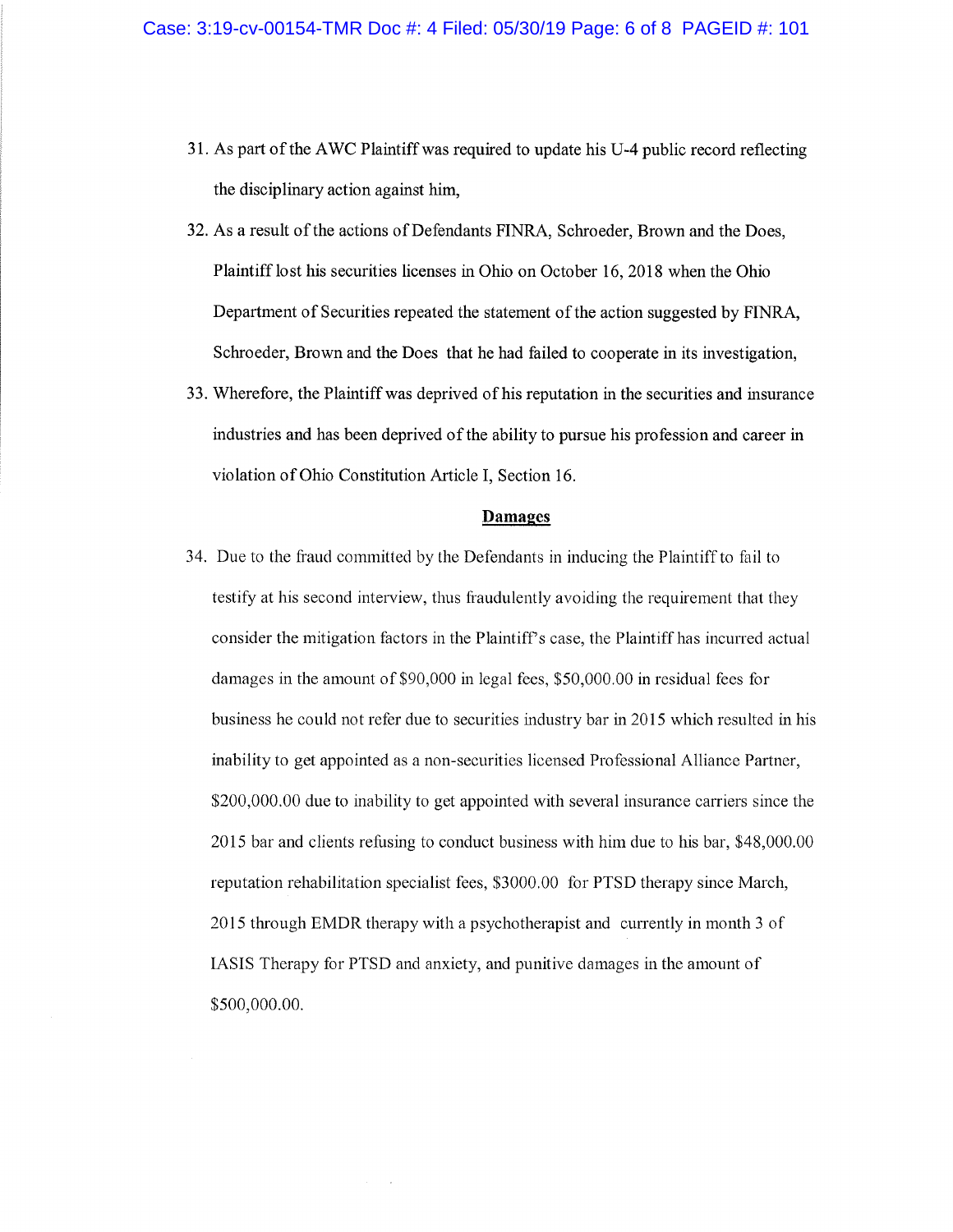35. WHEREFORE, the Plaintiff demands judgment in the amount of \$891,000.00 plus reasonable attorney's fees and whatever equitable or declaratory relief the Court fmds appropriate.

> Respectfully submitted, /s/ George A. Katchmer GEORGE A. KATCHMER Attorney at Law 1886 Brock Road N.E. Bloomingburg, Ohio 43106 740-437-6071 740-437-6077 Attorney for Plaintiff

#### JURY DEMAND

Now comes the Plaintiff through Counsel and demands a jury trial on all issues in this matter.

Respectfully submitted,

/s/George A. Katchmer GEORGE A. KATCHMER Attorney for Plaintiff 1886 Brock Road N.E. Bloomingburg, Ohio 43106